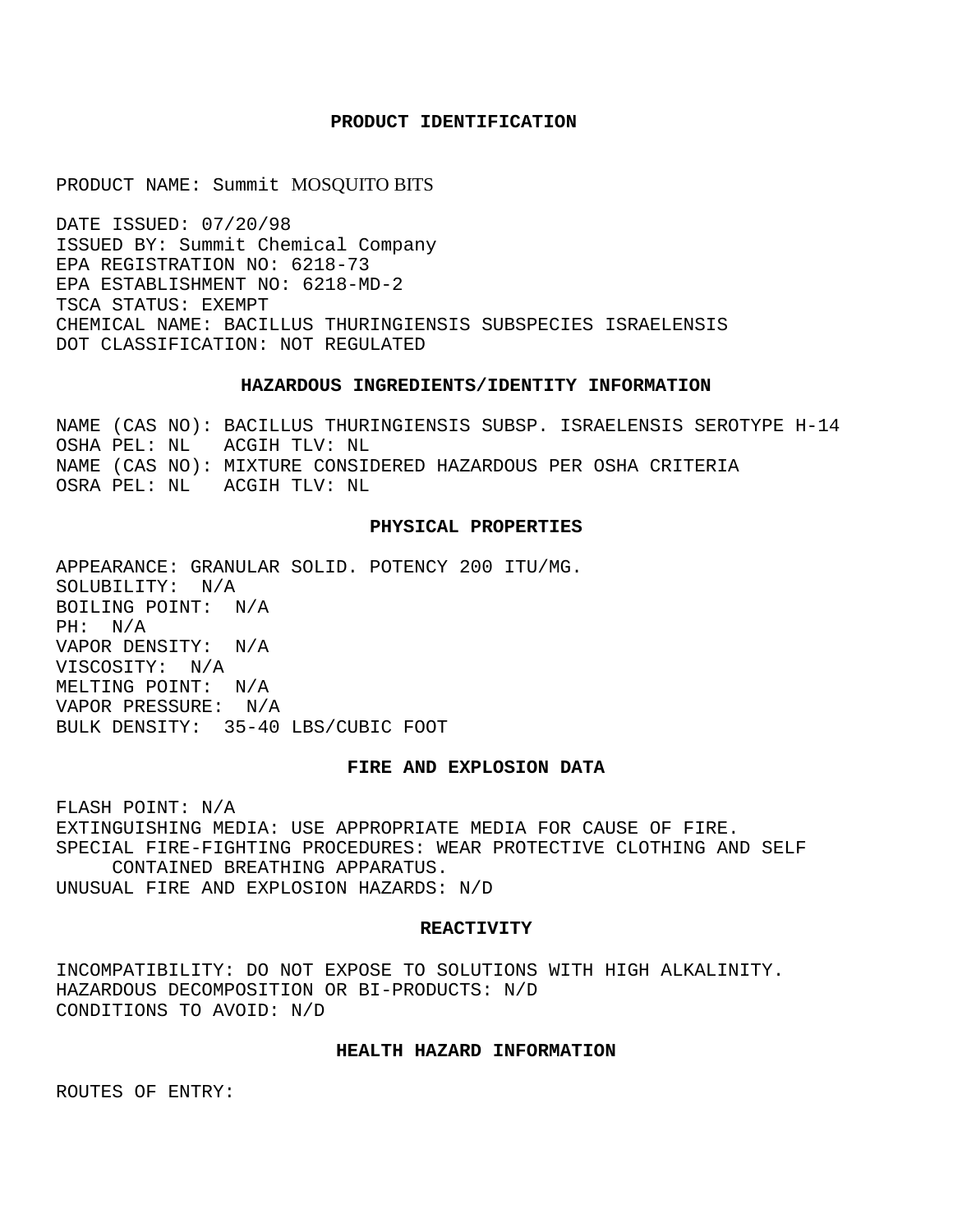INHALATION - NO SKIN - NO INGESTION - NO ORAL TOXICITY: THE ACUTE ORAL LD50 IN BOTH MALE AND FEMALE RATS WAS >5,000 MG/KG B.W., FOR THE TECHNICAL POWDER USED IN THE FORMULATION INDICATING THAT IT IS NON-TOXIC BY INGESTION IN SINGLE DOSES. DERMAL TOXICITY: THE ACUTE DERMAL LD50 IN BOTH MALE AND FEMALE RABBITS WAS FOUND TO BE >2,000 MG/KG B.W., FOR THE TECHNICAL POWDER USED IN

THE FORMULATION INDICATING THAT THE MATERIAL IS NO MORE THAN SLIGHTLY TOXIC BY A SINGLE SKIN APPLICATION.

- DERMAL AND EYE IRRITATION: THE PRODUCT IS CONSIDERED TO BE NON-IRRITATING TO RABBIT EYE AND/OR SKIN.
- DERMAL SENSITIZATION: APPROPRIATE SKIN SENSITIZATION STUDIES IN GUINEA PIGS HAS INDICATED THAT THE PRODUCT IS A NON-SENSITIZING AGENT.
- INHALATION TOXICITY: THE LC50 IN FOUR HOUR INHALATION STUDIES IN RATS WAS 2.1 MG/L (ACTUAL) OF AIR, THE MAXIMUM ATTAINABLE CONCENTRATION. CORROSIVENESS: NON-CORROSIVE.
- CARCINOGENICITY: NTP NL IARC NL OSHA NL ACGIH NL SIGNS AND SYMPTOMS OF EXPOSURE: N/D
- MEDICAL CONDITIONS AGGRAVATED BY EXPOSURE: N/D PRE-EXISTING EYE LESIONS OR LUNG DISEASE.
- EMERGENCY AND FIRST-AID PROCEDURES: REMOVE INDIVIDUAL TO FRESH AIR. SEEK MEDICAL ATTENTION IF THERE IS DIFFICULTY IN BREATHING. IF SKIN OR EYE CONTACT OCCURS FLUSH WITH PLENTY OF WATER. IF IRRITATION OCCURS, SEEK MEDICAL ATTENTION. NO KNOWN ANTIDOTE.

## **SPECIAL HANDLING AND STORAGE**

TIGHTLY RECLOSE CONTAINERS OF UNUSED MATERIALS. DO NOT CONTAMINATE WATER, FOOD, OR FEED BY STORAGE OR DISPOSAL. STORE IN A SECURE, COOL, DRY, WELL-VENTILATED ROOM, BUILDING OR COVERED AREA. AVOID TEMPERATURES ABOVE 85 DEGREES F.

### **SPILL OR LEAK PROCEDURES**

ABSORB SPILL WITH AN INERT MATERIAL, SUCH AS CLAY, AND PLACE IN A CONTAINER FOR DISPOSAL.

### **WASTE DISPOSAL**

DISPOSE OF PRODUCT IN ACCORDANCE WITH FEDERAL, STATE, AND LOCAL REGULATIONS.

### **ADDITIONAL REGULATORY INFORMATION**

SARA TITLE III DATA; SECTION 311 AND 312 HAZARD CATEGORIES: IMMEDIATE HEALTH HAZARD - NONE DELAYED HEALTH HAZARD - NONE FIRE HAZARD - NONE REACTIVE HAZARD - NONE SUDDEN PRESSURE RELEASE HAZARD - NONE